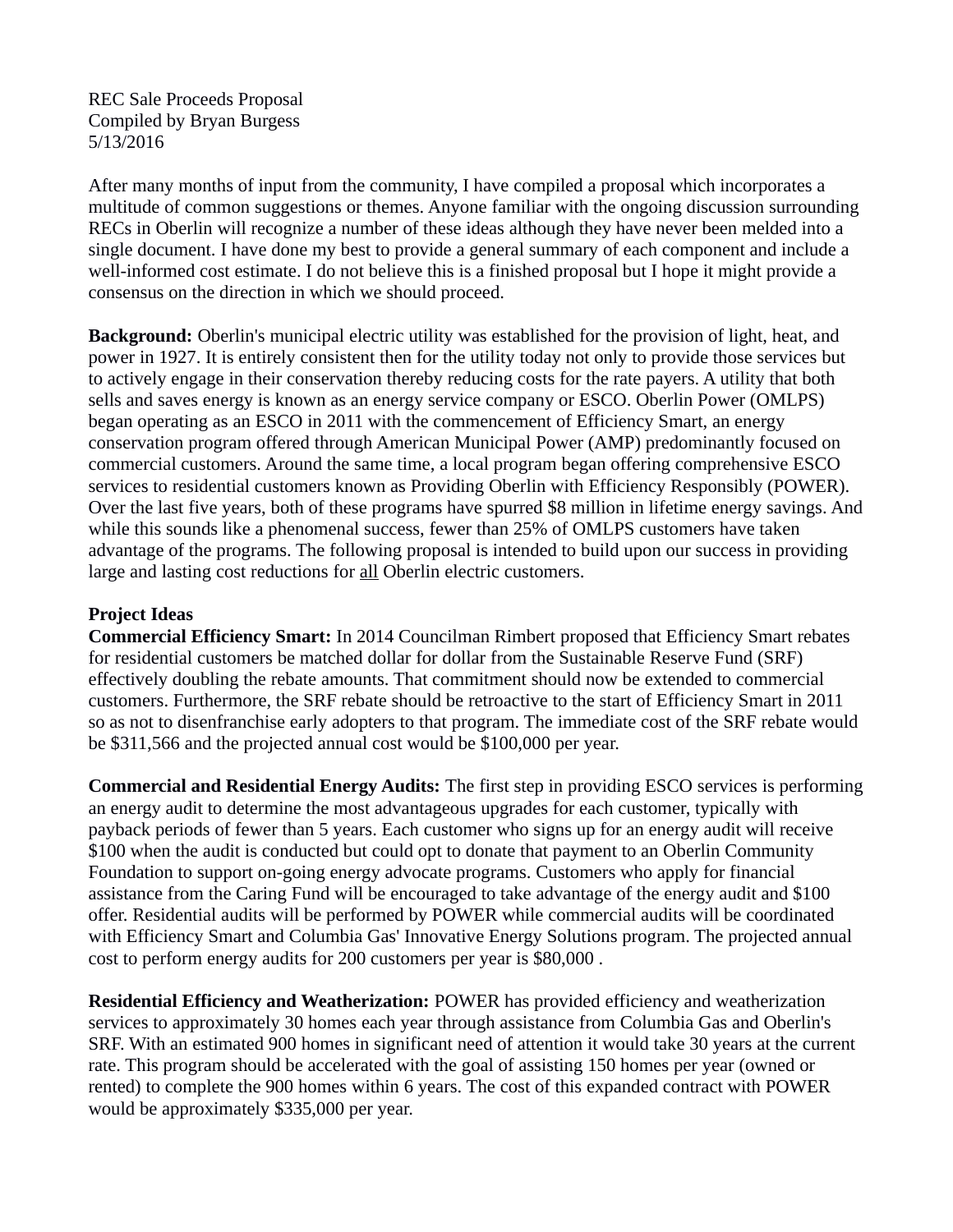**LED Bulbs:** OMLPS has provided compact fluorescent light bulbs free to electric customers for a number of years. This program should continue and provide replacement LED bulbs to customers as part of the energy audit process. A budget of \$5000 per year should cover  $\sim$ 15 LED bulbs for 200 homes annually.

**Electric Water Heaters:** For over 25 years, Lorain Medina Rural Electric Co-op has offered an electric water heater program for its customers. The utility provided and installed the water heater at no cost to the home owner. OMLPS should offer a similar program and provide electric heat-pump water heaters at no up front cost to electric customers. This would provide an immediate \$2000 benefit to the household, provide low monthly operating costs, meet our Climate Action Plan goal of reduced carbon emissions through fuel switching, and increase electricity sales for the utility. The program cost would be offset \$250 from the Efficiency Smart program and another \$250 from the SRF. The customer would then pay \$10 per month in addition to their standard monthly electric bill in much the same way as customers pay an additional monthly fee for security lights. This \$10 would be deposited back into the SRF. With the goal of reaching 50 houses per year, the annual budget would be \$100,000. Of that \$100k, \$12,500 would be returned from Efficiency Smart and \$6000 would be returned from monthly billing for an annual program cost of \$81,500. In addition, the utility would increase electricity sales by  $\sim$ \$200 per year for each participating household. This program should be administered by POWER as part of their comprehensive energy service offerings.

**Sustainable Reserve Fund:** The Sustainable Reserve Fund is currently setup as a grants-based program allowing applicants to apply for funding to achieve increased energy savings. This program has been significantly underutilized largely due to the cumbersome application/review process and general lack of advertisement. Non-profit service-based electric customers such as our many churches, Oberlin Community Services, the Public Library, the Oberlin Early Childhood Center, and the Phyllis Wheatley Center (to name just a few) should be actively encouraged to apply for funding to accomplish their energy efficiency goals. This may include replacement of lighting, heating/cooling systems, weatherization, or other needs identified in the course of an energy audit. Assisting these non-profits in reducing their energy costs will have a greater impact considering the larger population those nonprofits serve. The SRF approval process should be modified to empower the Electric Director to review and grant requests under \$50k while requests over \$50k would still require approval by City Council. A budget of \$100,000 per year would be a good starting point to address at least 30 churches and other non-profits over a five year period.

**Municipal Infrastructure:** Reducing electrical operating costs of our municipal infrastructure benefits all rate payers. First, a detailed energy audit of all the City facilities will identify the priorities for energy improvements. Obvious areas for improvement including lighting and HVAC systems. This should include upgrade projects such as the recently completed LED lighting in the police station and the on-going LED streetlight replacement project. Important to consider is that these upgrades should be paid for through REC sale proceeds, not the income tax or enterprise capital improvement funds. There is no need to raise electric rates or taxes to pay for these cost-saving improvements. Budgeting \$400,000 should be enough to accelerate the LED streetlight project and begin to address smaller varied projects throughout the City-owned properties. Other near-term projects may include lighting in parks, parking lots, electrical infrastructure in the Underground Railroad Center, and replacement of gas furnaces with electric heat pumps.

**Revolving Loan Fund for Efficiency Upgrades:** There are some efficiency upgrades such as replacement of HVAC systems, doors & windows, refrigeration equipment, transformers or other expensive improvements that have payback periods of more than 5 years but are still viable and